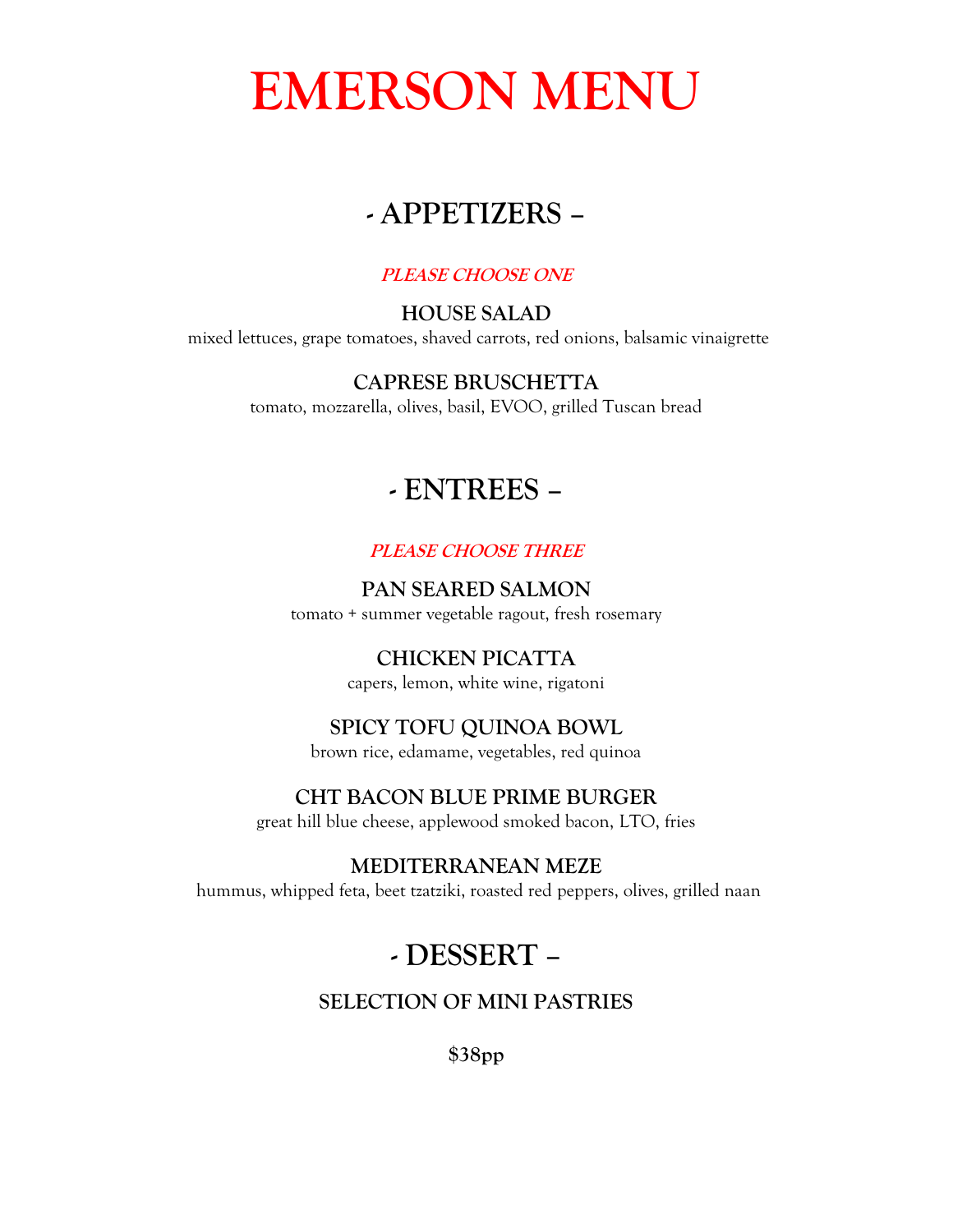# **HAWTHORNE MENU**

# **- APPETIZERS –**

### **PLEASE CHOOSE TWO**

## **HOUSE SALAD**

mixed lettuces, grape tomatoes, shaved carrots, red onions, balsamic vinaigrette

## **CAPRESE BRUSCHETTA**

tomatoes, mozzarella, olives, basil, evoo, grilled Tuscan bread

## **CLASSIC CAESAR**

chopped romaine, shaved parmesan, croutons

# **- ENTREES –**

## **PLEASE CHOOSE THREE**

# **PAN SEARED SALMON**

tomato + summer vegetable ragout, fresh rosemary

# **CHICKEN PICATTA**

capers, lemon, white wine, rigatoni

# **SPICY TOFU QUINOA BOWL**

brown rice, edamame, vegetables, red quinoa

## **CHT BACON BLUE PRIME BURGER**

Great Hill blue cheese, applewood smoked bacon, LTO, fries

#### **MEDITERRANEAN MEZE**  hummus, whipped feta, beet tzatziki, roasted red peppers, olives, grilled naan

# **COPPER HOUSE STEAK TIPS**

bbq marinated steak tips, mashed potatoes, sauteed green beans

# **- DESSERT -**

# **SELECTION OF MINI PASTRIES**

**\$47pp**